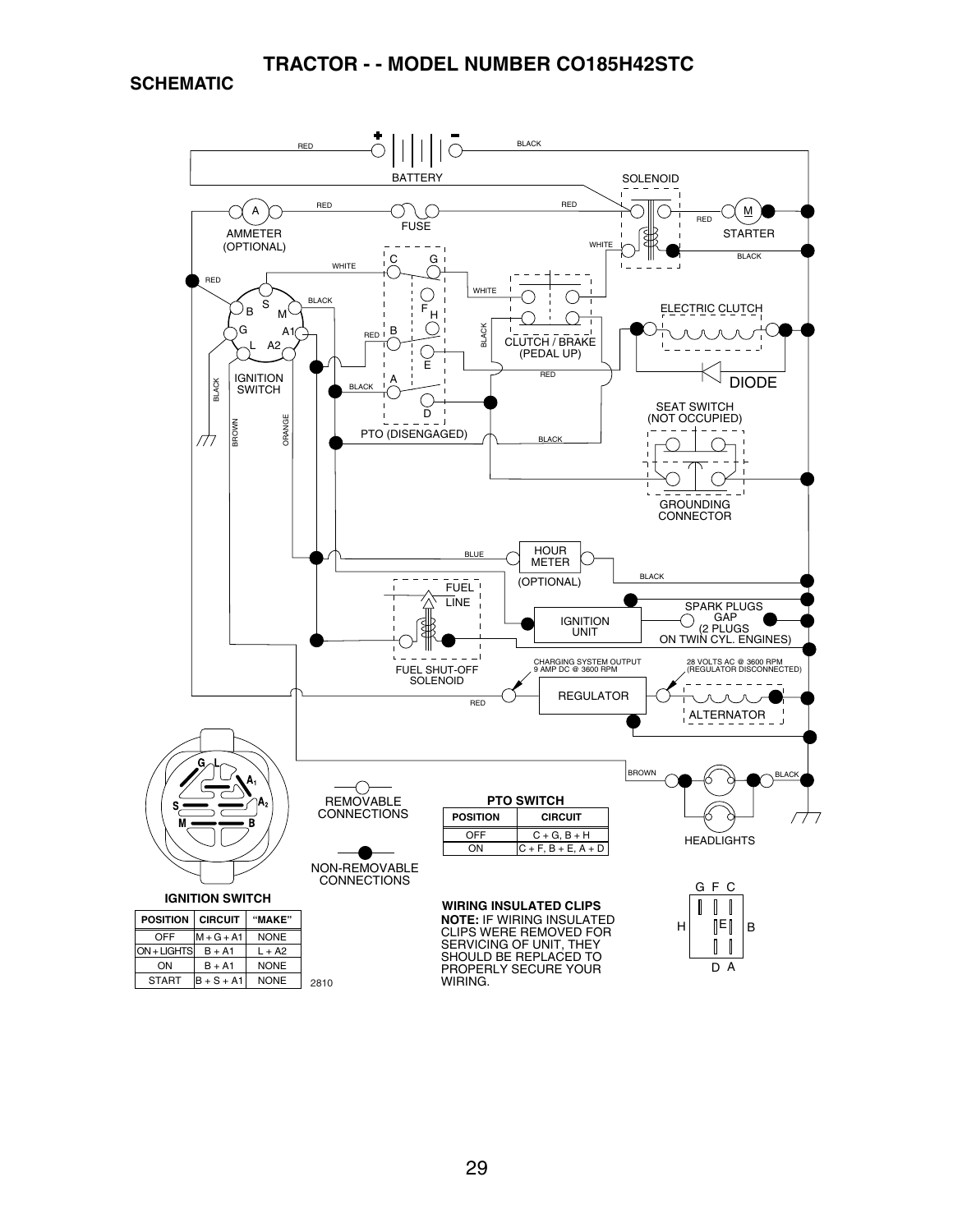**ELECTRICAL**

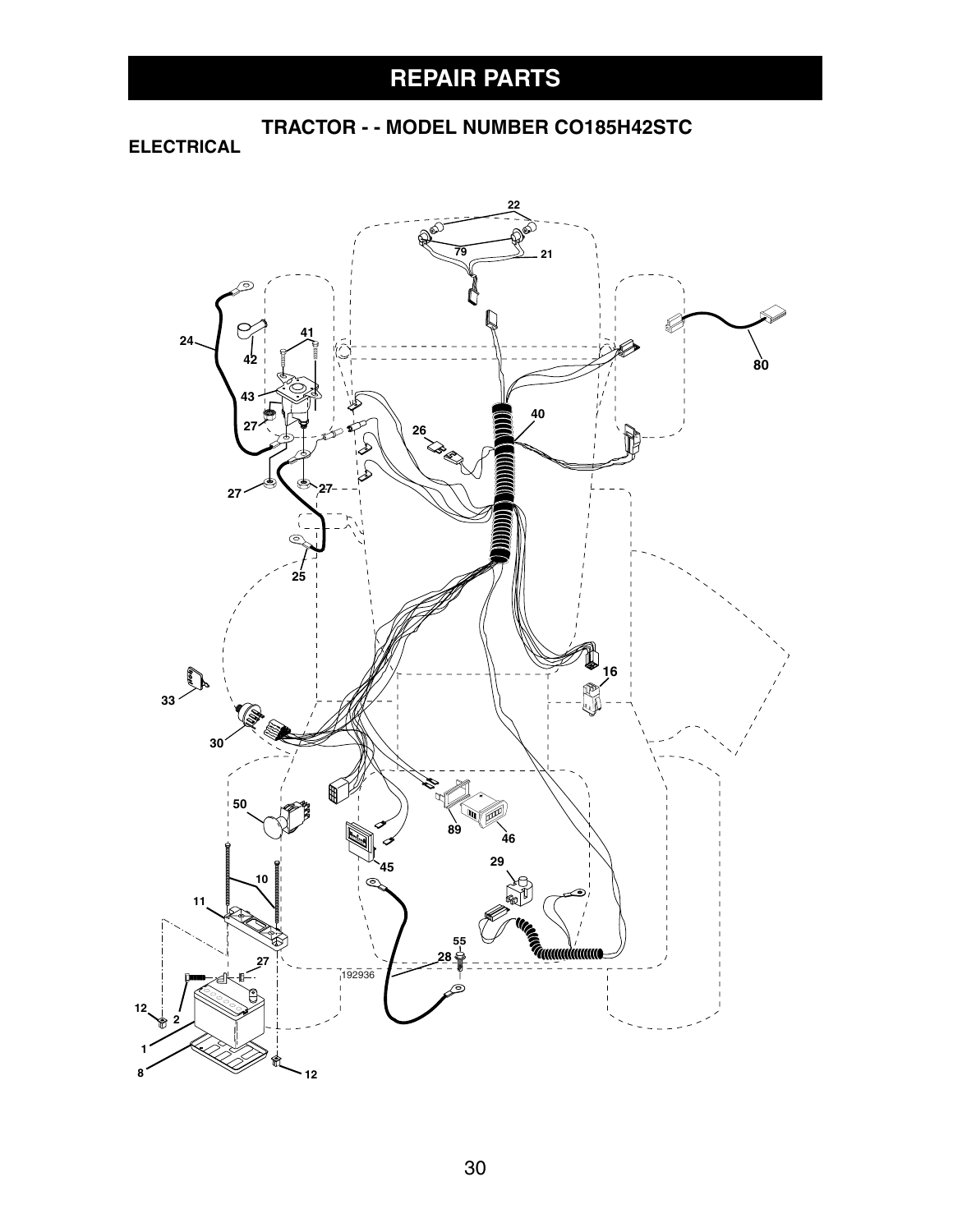**ELECTRICAL**

| <b>KEY</b><br>NO.                                                                                                                   | <b>PART</b><br>NO.                                                                                                                                                                                                                      | <b>DESCRIPTION</b>                                                                                                                                                                                                                                                                                                                                                                                                                                                 |
|-------------------------------------------------------------------------------------------------------------------------------------|-----------------------------------------------------------------------------------------------------------------------------------------------------------------------------------------------------------------------------------------|--------------------------------------------------------------------------------------------------------------------------------------------------------------------------------------------------------------------------------------------------------------------------------------------------------------------------------------------------------------------------------------------------------------------------------------------------------------------|
| 1<br>2<br>8<br>10<br>11<br>12<br>16<br>21<br>22<br>24<br>25<br>26<br>27<br>28<br>29<br>30<br>33<br>40<br>41<br>42<br>43<br>45<br>46 | 163465<br>74760412<br>7603J<br>145211<br>150109<br>145769<br>176138<br>175688<br>4152J<br>8860R<br>146148<br>175158<br>73510400<br>145491<br>121305X<br>175566<br>140401<br>192936<br>17720408<br>131563<br>178861<br>122822X<br>169635 | Battery<br>Bolt, Hex 1/4-20 x 3/4<br>Tray, Battery<br>Bolt, Btr Front 1/4-20 x 7-1/2<br>Holddown Battery Front Mount<br>Nut, Push Nylon Battery Front 1/4<br>Switch Interlock<br>Harness, Light<br>Light Bulb<br>Cable, Starter<br>Cable, Battery<br>Fuse<br>Nut Keps Hex 1/4-20 unc<br>Cable, Ground<br>Switch, Seat<br>Switch, Ignition<br>Key, Molded<br>Harness, Ignition<br>Screw Thd Cut 1/4-20 x 1/2<br>Cover, Terminal<br>Solenoid<br>Ammeter<br>Hourmeter |
| 50                                                                                                                                  | 174653                                                                                                                                                                                                                                  | Switch, PTO                                                                                                                                                                                                                                                                                                                                                                                                                                                        |
| 55<br>79                                                                                                                            | 17490508<br>175242                                                                                                                                                                                                                      | Screw Thdrol 5/16-18 x 1/2<br>Socket Asm bulb Twistlock                                                                                                                                                                                                                                                                                                                                                                                                            |
| 80                                                                                                                                  | 146685                                                                                                                                                                                                                                  | <b>Harness Clutch EVX</b>                                                                                                                                                                                                                                                                                                                                                                                                                                          |
| 89                                                                                                                                  | 169639                                                                                                                                                                                                                                  | <b>Bracket Snap-In</b>                                                                                                                                                                                                                                                                                                                                                                                                                                             |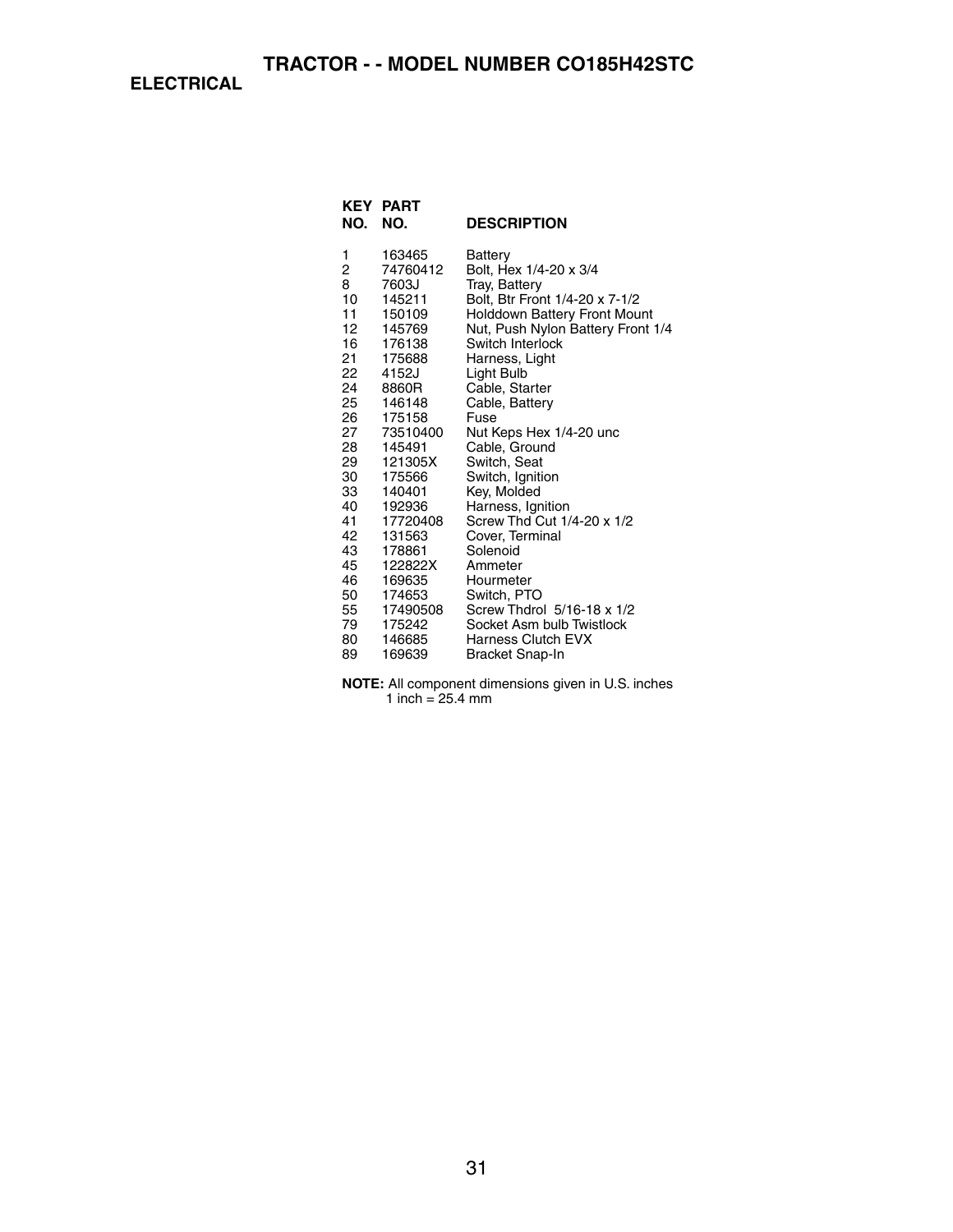#### **TRACTOR - - MODEL NUMBER CO185H42STC CHASSIS AND ENCLOSURES**

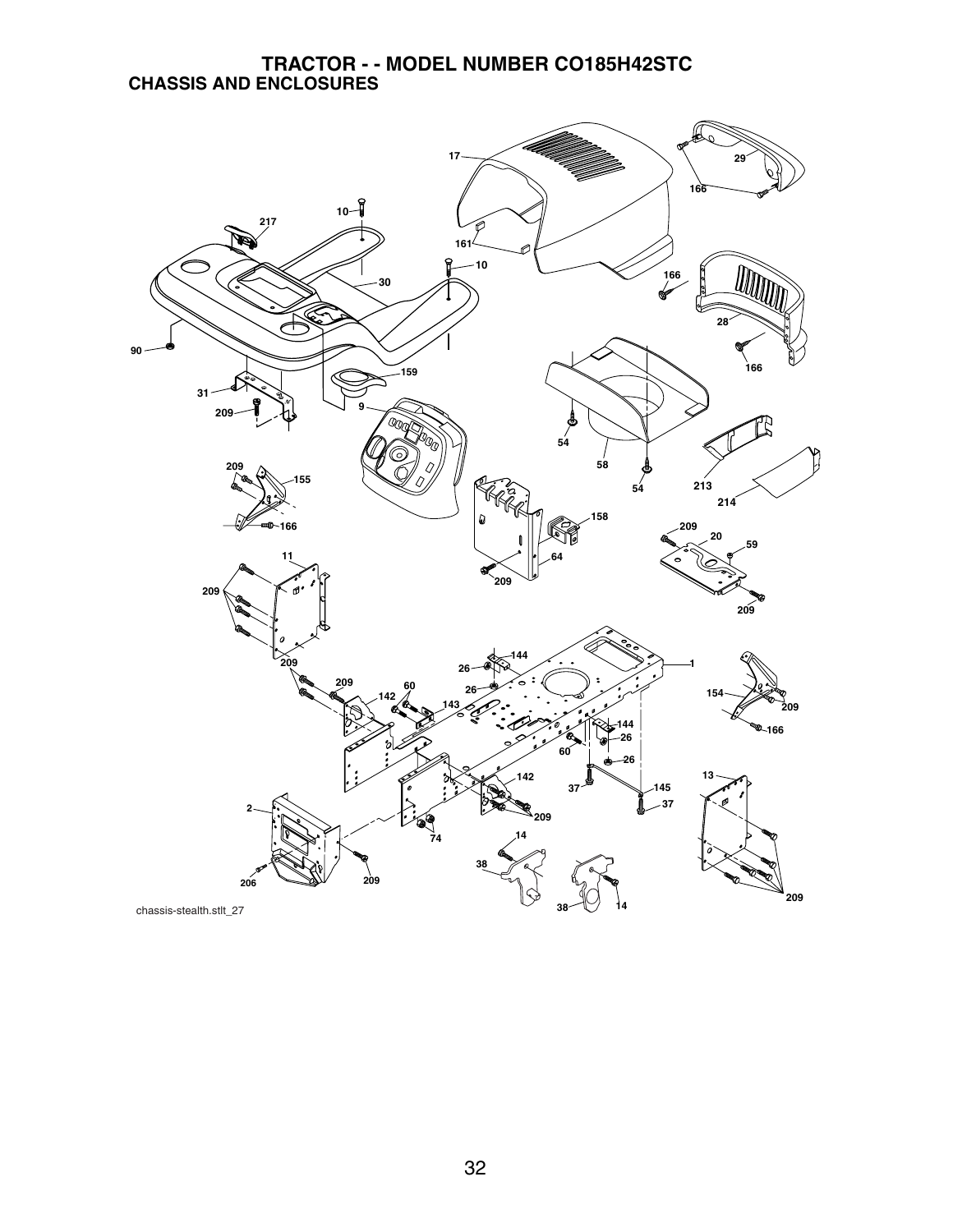#### **TRACTOR - - MODEL NUMBER CO185H42STC CHASSIS AND ENCLOSURES**

| KEY | <b>PART</b>          |                                      |
|-----|----------------------|--------------------------------------|
| NO. | NO.                  | <b>DESCRIPTION</b>                   |
| 1   | 174619               | Chassis                              |
| 2   | 176554               | Drawbar                              |
| 9   | 161566X428 Dash      |                                      |
| 10  | 72140608             | Bolt RDHD SQNK 3/8-16 x 1            |
| 11  | 167203               | Panel, Dash, LH                      |
| 13  |                      | 188702X010 Panel, Dash, RH           |
| 14  | 17490608             | Screw Thdrol 3/8-16 x 1/2            |
| 17  |                      | 175260X428 Hood Assembly             |
| 20  | 162026               | <b>Plate Battery</b>                 |
| 26  | 73800600             | Locknut, Hex, with Insert 3/8-16 unc |
| 28  | 175289X428 Grille    |                                      |
| 29  | 161840               | Lens, Bar                            |
| 30  |                      | 188572X428 Fender/Footrest           |
| 31  | 139976               | Bracket, Fender/Support              |
| 37  | 17490508             | Screw, Thdrol. 5/16-18 x 1/2 TYT     |
| 38  | 175710               | <b>Bracket Asm Pivot Mower Rear</b>  |
| 54  | 161464               | Screw Hex Wshd 8-18 x 7/8            |
| 58  | 175351               | Duct Hood                            |
| 59  | 187495               | Bushing 1.375 OD                     |
| 60  | 72140606             | Bolt Rdhd Sqnk 3/8-16 unc x 3/4      |
| 64  | 174997               | Dash Lower                           |
| 74  | 73680600             | Nut Crownlock 3/8-16 unc             |
| 90  | 124346X              | Nut Self Thrd Wshd 1/4 Zinc          |
| 142 | 175702               | <b>Plate Reinforcement</b>           |
| 143 | 186689               | <b>Bracket Swaybar Chassis</b>       |
| 144 | 175582               | <b>Bracket Footrest</b>              |
| 145 | 156524               | Rod Pivot Chassis/Hood               |
| 154 | 161897               | <b>Bracket Dash Rh</b>               |
| 155 | 161900               | <b>Bracket Dash Lh</b>               |
| 158 | 162037               | Parking Brake Bkrt                   |
| 159 | 179950X428 Cupholder |                                      |
| 161 | 164655               | Bumper Extrusion .600 x 3.50         |
| 166 | 191611               | Screw 10 x 3/4 Single Lead-Hex       |
| 206 | 170165               | Bolt Shoulder 5/16-18                |
| 209 | 17000612             | Screw Hexwsh Thdr 3/8-16 x 3/4       |
| 213 |                      | 169848X428 Skirt Grille LH           |
| 214 |                      | 169847X428 Skirt Grille RH           |
| 217 |                      | 179132X428 Console Fuel Window       |

**NOTE:** All component dimensions given in U.S. inches 1 inch = 25.4 mm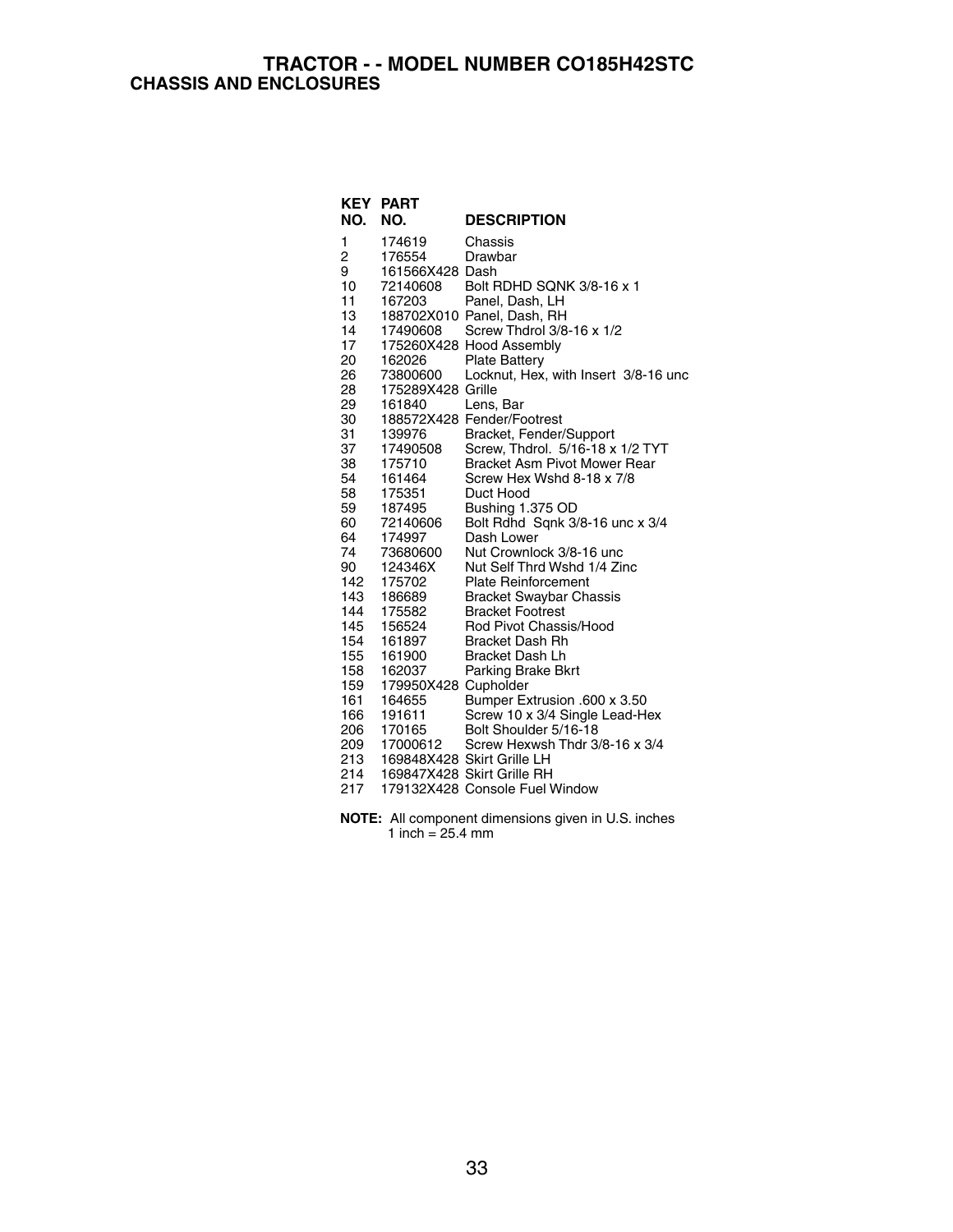**TRACTOR - - MODEL NUMBER CO185H42STC GROUND DRIVE**

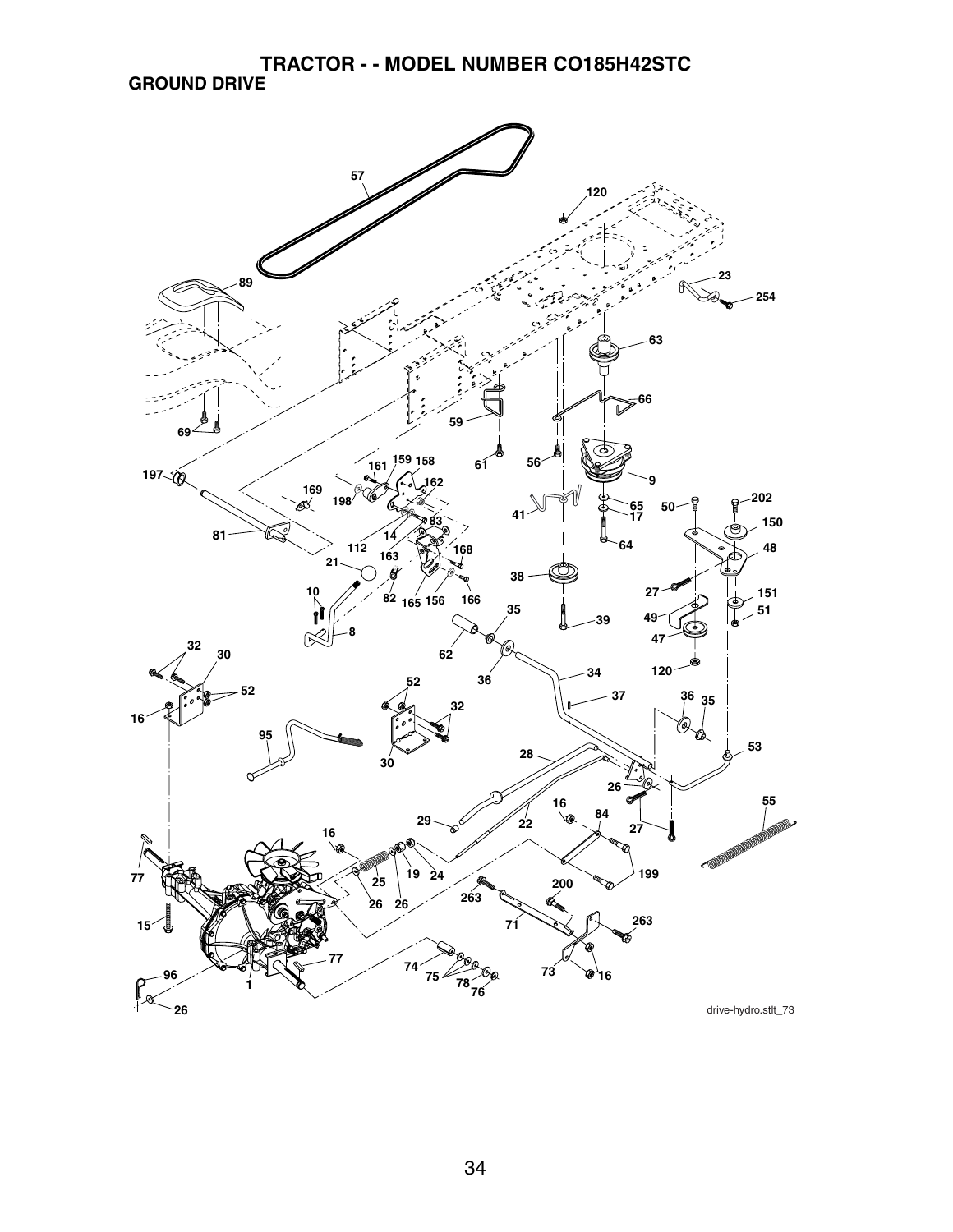### **GROUND DRIVE**

| NO. | <b>KEY PART</b><br>NO. | <b>DESCRIPTION</b>                                          | NO.      | <b>KEY PART</b><br>NO. | <b>DESCRIPTION</b>                                         |
|-----|------------------------|-------------------------------------------------------------|----------|------------------------|------------------------------------------------------------|
| 1   | $- - -$                | Transaxle, HydroGear, Model<br>Number 314-0510 (Order parts | 64<br>65 | 173937<br>10040700     | Bolt, Hex 7/16-20 x 4 Gr. 5-1.5 Thr<br>Washer              |
|     |                        | from transaxle manufacturer)                                | 66       | 154778                 | Keeper Belt Engine                                         |
| 8   | 165866                 | Rod Shift Fend.                                             | 69       | 142432                 | Screw Hex Wsh H-Lo 1/4-1/2 unc                             |
| 9   | 180505                 | <b>Clutch Electric</b>                                      | 71       | 169183                 | Strap Torque LH                                            |
| 10  | 76020416               | Pin Cotter 1/8 x 1                                          | 73       | 169182                 | Strap Torque RH                                            |
| 14  | 10040400               | Washer Lock Hvy 1/4                                         | 74       | 137057                 | Spacer, Axle                                               |
| 15  | 74490544               | Bolt Hex Fighd 5/16-18 Gr. 5                                | 75       | 121749X                | Washer 25/32 x 1-1/4 x 16 Ga.                              |
| 16  | 73800500               | Nut Lock Hex W/Ins, 5/16-18 unc                             | 76       | 12000001               | E-Ring                                                     |
| 17  | 126197X                | Washer 1-1/2 x 15/32 x .250                                 | 77       | 123583X                | Key, Square                                                |
| 19  | 73800600               | Nut Lock Hex W/Wsh 3/8-16 unc                               | 78       | 121748X                | Washer 25/32 x 1-5/8 x 16 Ga.                              |
| 21  | 106933X                | Knob                                                        | 81       | 165596                 | Shaft Assy. Cross Taper                                    |
| 22  | 169498                 | Rod, Brake                                                  | 82       | 165711                 | Spring Torsion                                             |
| 23  | 190736                 | <b>Bracket Asm Anti-Rotation</b>                            | 83       | 19171216               | Washer 17/32 x 3/4 x 16 Ga.                                |
| 24  | 73350600               | Nut, Hex Jam 3/8-16 unc                                     | 84       | 169594                 | Link Transaxle                                             |
| 25  | 106888X                | Spring, Brake Rod                                           | 89       |                        | 188309X428 Console, Shift                                  |
| 26  | 19131316               | Washer                                                      | 95       | 170201                 | Rod Bypass                                                 |
| 27  | 76020412               | Pin Cotter 1/8 x 3/4 CAD.                                   | 96       | 4497H                  | Retainer Spring 1" Zinc/Cad                                |
| 28  | 175765                 | Rod, Parking Brake                                          | 112      | 19091210               | Washer 9/32 x 3/4 x 10 Ga.                                 |
| 29  | 71673                  | Knob Brake Parking                                          | 120      | 73900600               | Nut Lock Flg 3/8-16 unc                                    |
| 30  | 169592                 | Bracket, Transaxle                                          | 144      | 19111016               | Washer 11/32 x 5/8 x 16 Ga.                                |
| 32  | 74760512               | Bolt Hex Hd 5/16-18 unc x 3/4                               | 150      | 175456                 | <b>Spacer Retainer</b>                                     |
| 34  | 175578                 | Shaft, Foot Pedal                                           | 151      | 19133210               | Washer 13/32 x 2 x 10 Ga.                                  |
| 35  | 120183X                | Bearing, Nylon                                              | 156      | 166002                 | Washer 5/16 ID x 1.0 x .125                                |
| 36  | 19211616               | Washer                                                      | 158      | 165589                 | <b>Bracket Shift Mount</b>                                 |
| 37  | 1572H                  | Pin, Roll                                                   | 159      | 183900                 | <b>Hub Shift</b>                                           |
| 38  | 179114                 | Pulley, Composite                                           | 161      | 72140406               | Bolt Rdhd Sqnk 1/4-20 x 3/4 Gr. 5                          |
| 39  | 72110622               | Bolt Rdhd 3/8-16 unc x 2-3/4 Gr. 5                          | 162      | 73680400               | Nut Crownlock 1/4-20 unc                                   |
| 41  | 175556                 | Keeper, Belt Idler Flat                                     | 163      | 74780416               | Bolt Hex Fin 1/4-20 unc x 1 Gr. 5                          |
| 47  | 127783                 | Pulley, Idler, V-Groove                                     | 165      | 165623                 | <b>Bracket Pivot Lever</b>                                 |
| 48  | 154407                 | Bellcrank Clutch Grnd Drw Stl                               | 166      | 17490510               | Screw 5/16-18 x 5/8                                        |
| 49  | 123205X                | Retainer, Belt                                              | 168      | 165492                 | Bolt Shoulder 5/16-18 x .561                               |
| 50  | 72110612               | Bolt                                                        | 169      | 165580                 | Plate Fastener Cross Shf.                                  |
| 51  | 73680600               | Nut Crownlock 3/8-16 unc                                    | 197      | 169613                 | Nyliner Snap-in 5/8 ID                                     |
| 52  | 73680500               | Nut, Crownlock 5/16-18 unc                                  | 198      | 169593                 | Washer Nyl 7/8 ID x .105"                                  |
| 53  | 105710X                | Link, Clutch                                                | 199      | 169612                 | Bolt Shoulder 5/16-18 unc                                  |
| 55  | 105709X                | Spring, Return, Clutch                                      | 200      | 72140508               | Bolt Rdhd Sqnk 5/16-18 unc x 1                             |
| 56  | 17060620               | Screw 3/8-16 x 1-1/4                                        | 202      | 72110614               | Bolt Carr Sh 3/8-16 x 1-3/4 Gr. 5                          |
| 57  | 140294                 | V-Belt, Ground Drive                                        | 254      | 17000616               | Screw 3/8-16 x 1                                           |
| 59  | 169691                 | Keeper, Center Span                                         | 263      | 17000612               | Screw 3/8-16 x .75                                         |
| 61  | 17120614               | Screw 3/8-16 x .875                                         |          |                        |                                                            |
| 62  | 123533X                | Cover, Pedal                                                |          |                        | <b>NOTE:</b> All component dimensions given in U.S. inches |
| 63  | 174607                 | Pulley, Engine                                              |          | 1 inch = $25.4$ mm     |                                                            |

35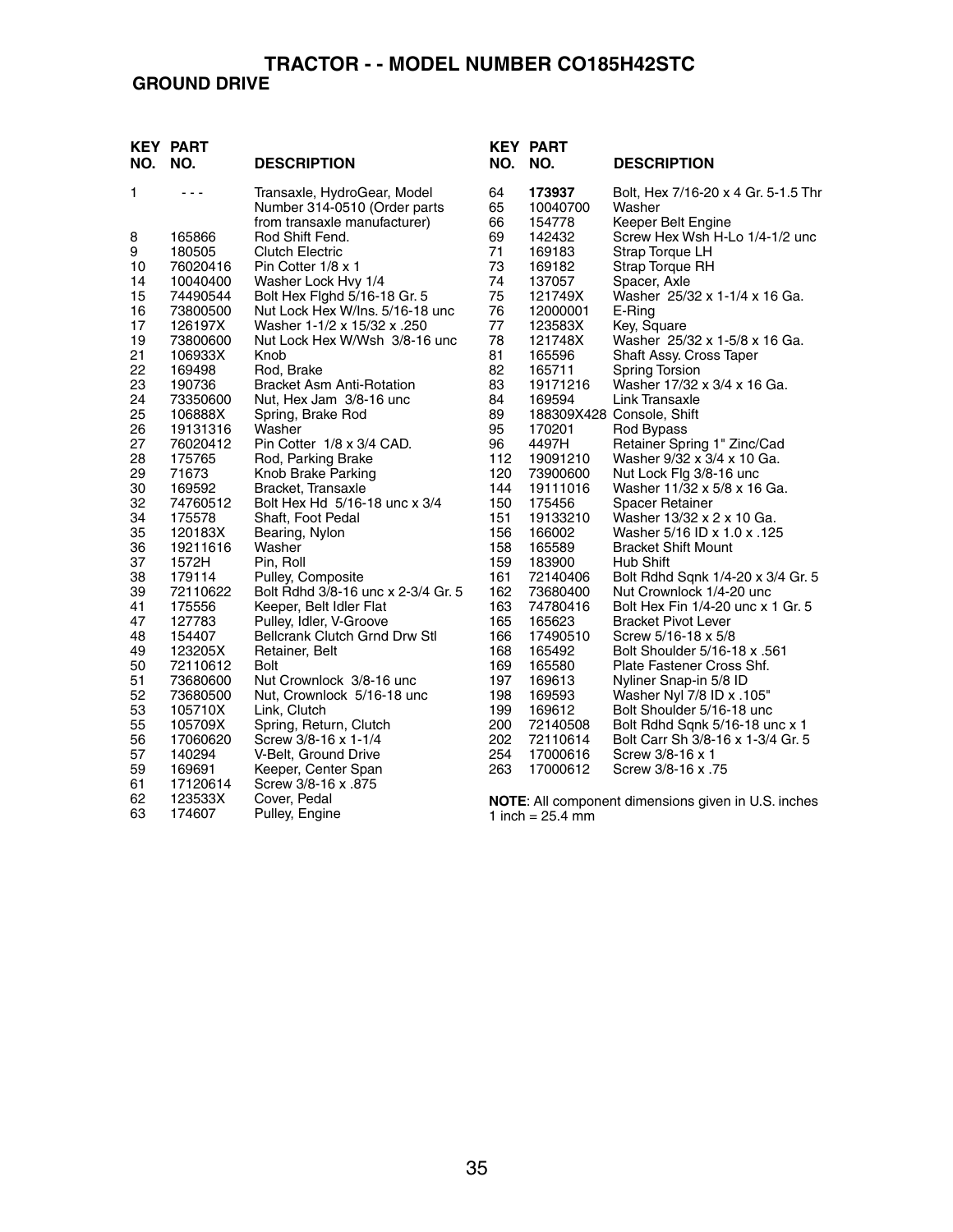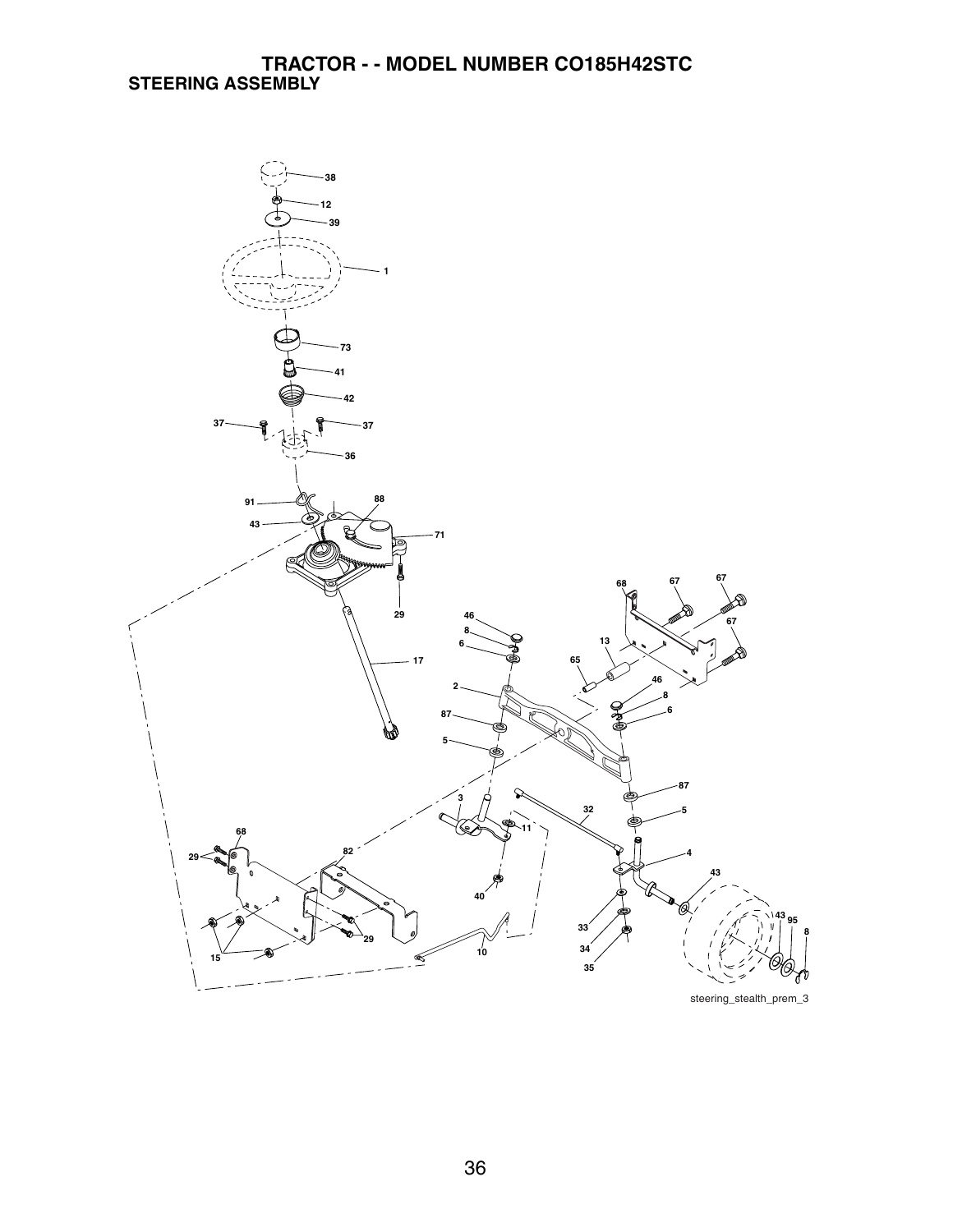**TRACTOR - - MODEL NUMBER CO185H42STC STEERING ASSEMBLY**

| NO.            | <b>KEY PART</b><br>NO. | <b>DESCRIPTION</b>                                     |
|----------------|------------------------|--------------------------------------------------------|
| 1              |                        | 159944X428 Wheel Steering                              |
| $\overline{c}$ | 184706                 | Axle Asm                                               |
| 3              | 169840                 | Spindle Asm LH                                         |
| 4              | 169839                 | Spindle Asm RH                                         |
| 5              | 6266H                  | Bearing Race Thrust Harden                             |
| 6              | 121748X                | Washer 25/32 x 1-5/8 x 16 Ga.                          |
| 8              | 12000029               | Ring Klip #t5304-75                                    |
| 10             | 175121                 | Link Drag                                              |
| 11             | 10040600               | Washer Lock Hvy Hicl Spr 3/8                           |
| 12             | 73940800               | Nut Hex Jam Toplock 1/2-20 unf                         |
| 13             | 136518                 | Spacer Bearing Axle Front                              |
| 15             | 145212                 | Nut Hex Flange Lock                                    |
| 17             | 177883                 | Shaft Asm. Steering                                    |
| 29             | 17000612               | Screw 3/8-16 x 3/4                                     |
| 32             | 171888                 | Rod Tie                                                |
| 33             | 19111216               | Washer 11/32 x 3/4 x 16 Ga.                            |
| 34             | 10040500               | Washer Lock Hicl Spr 5/16                              |
| 35             | 73540500               | Crownlock Nut 5/16-24 unf                              |
| 36             | 155105                 | <b>Bushing Strg</b>                                    |
| 37             | 152927                 | Screw                                                  |
| 38             |                        | 159946X428 Insert Cap Strg Wh                          |
| 39             | 19182411               | Washer 9/16 ID x 1-1/2 OD 11Ga.                        |
| 40             | 73540600               | Nut Crownlock 3/8-24                                   |
| 41             | 159945                 | <b>Adaptor Wheel Strg</b>                              |
| 42             |                        | 163888X428 Boot Steering                               |
| 43             | 121749X                | Washer 25/32 1 1/4 x 16 Ga.                            |
| 46             | 184946X505 Cap Spindle |                                                        |
| 65<br>67       | 160367                 | Spacer Brace Axle                                      |
| 68             | 72110618<br>169827     | Bolt, Rdhd Sq 3/8-16 unc x 2-1/4<br>Axle, Brace        |
| 71             | 175146                 |                                                        |
| 73             |                        | Steering Asm.<br>160135X428 Extension Steering Stealth |
| 82             | 169835                 | Bracket Susp. Chassis Front                            |
| 87             | 173966                 | 15. Washer Flat .781 x 1-1/2 x                         |
| 88             | 175118                 | Bolt Shoulder 7/16-20 unc                              |
| 91             | 175553                 | <b>Clip Steering</b>                                   |
| 95             | 188967                 | Washer Harden .793 x 1.637 x .060                      |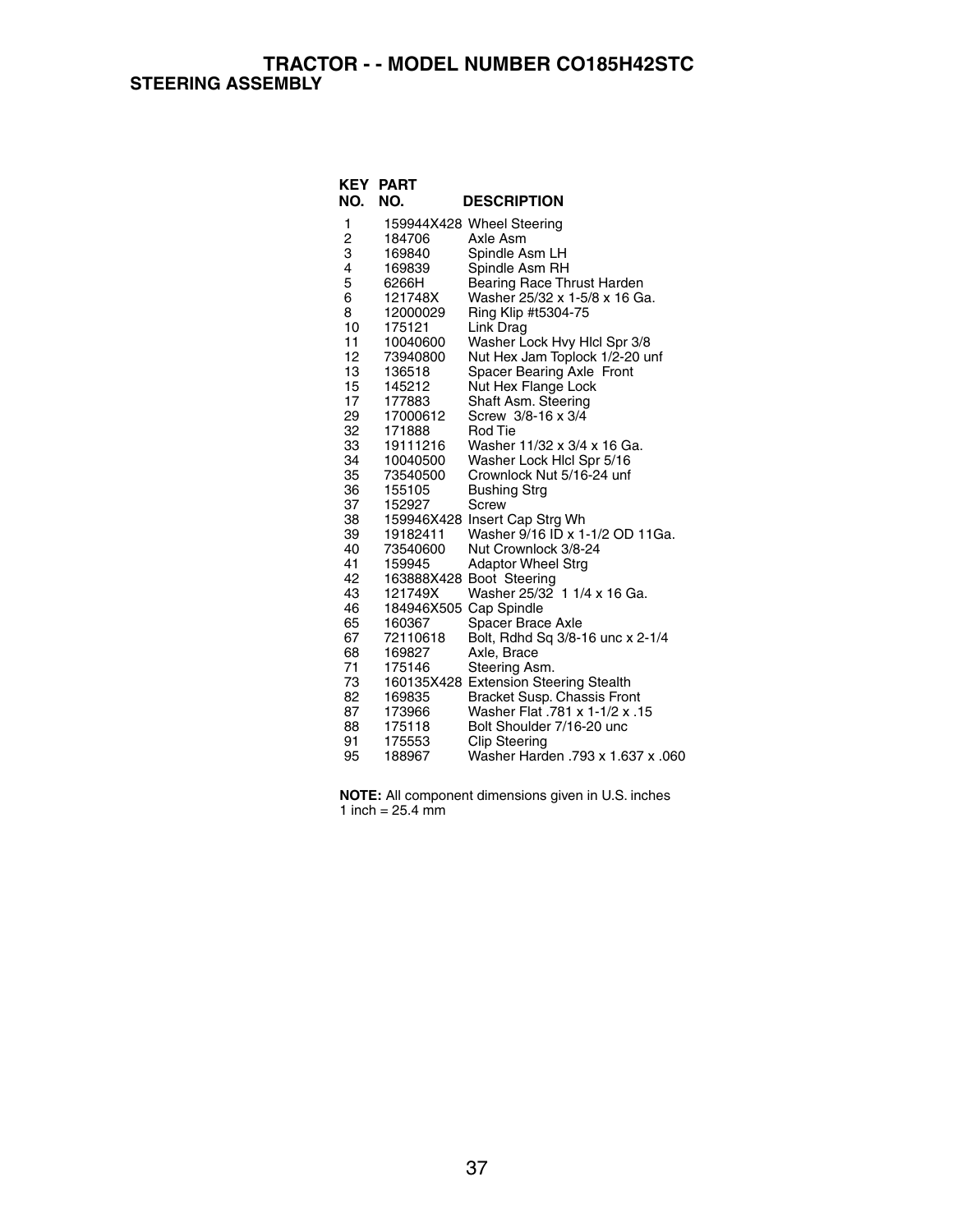



| NO.         | <b>KEY PART</b><br>NO. | <b>DESCRIPTION</b>                                                                                                                             |
|-------------|------------------------|------------------------------------------------------------------------------------------------------------------------------------------------|
| 1<br>2<br>3 | 171875                 | 176636X428 Control Throttle/Choke<br>Screw Hwhd Hi-Lo #13-16 x 3/4<br>Engine, Briggs Model 31P777<br>(Order parts for Engine Manufac<br>turer) |
| 4           | 137352                 | Muffler Asm Twin Lo-Tone                                                                                                                       |
| 13          | 165291                 | <b>Muffler Gasket</b>                                                                                                                          |
| 14          | 148456                 | Tube Drain oil                                                                                                                                 |
| 23.         | 169837                 | <b>Shield Heat</b>                                                                                                                             |
| 29          | 137180                 | Kit Spark Arrestor (Flat Scrn)                                                                                                                 |
| 31          | 179022                 | <b>Tank Fuel</b>                                                                                                                               |
| 32.         |                        | 179124X428 Cap Asm Fuel                                                                                                                        |
| 33          | 123487X                | Clamp Hose Black                                                                                                                               |
| 37          | 8543R                  | Line Fuel                                                                                                                                      |
| 38          | 181654                 | Plug Drain Oil Easy                                                                                                                            |

| NO.                                                                                                                                                                                                    | KEY PART<br>NO.                | <b>DESCRIPTION</b>                                                   |
|--------------------------------------------------------------------------------------------------------------------------------------------------------------------------------------------------------|--------------------------------|----------------------------------------------------------------------|
| 41<br>45                                                                                                                                                                                               | 139277<br>17000612             | <b>Stem Tank Fuel</b><br>Screw Hexwsh Thdr<br>$3/8 - 16 \times 3/4$  |
| 72<br>78<br>81                                                                                                                                                                                         | 183906<br>17060620<br>73510400 | Screw 5/16-18 x 1<br>Screw 3/8-16 x 1-1/4<br>Nut Keps Hex 1/4-20 unc |
| 112                                                                                                                                                                                                    | 3645J                          | <b>Bushing</b>                                                       |
| NOTE: All component dimensions given in U.S. inches<br>1 inch = $25.4 \text{ mm}$<br>For engine service and replacement parts, call the toll<br>free number for your engine manufacturer listed below: |                                |                                                                      |

| 1-800-233-3723 |
|----------------|
| 1-800-544-2444 |
| 1-800-558-5402 |
| 1-800-426-7701 |
| 1-800-460-5688 |
|                |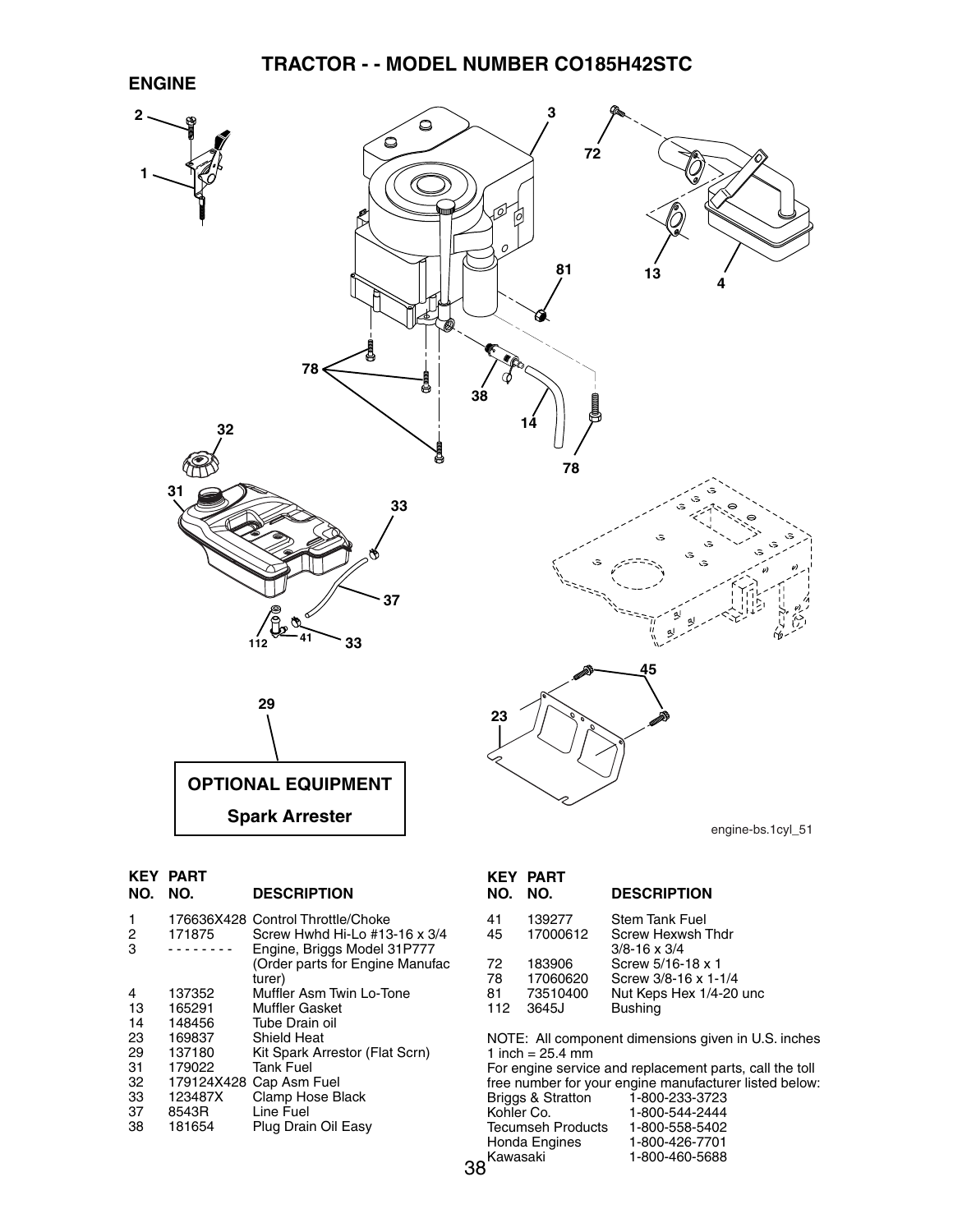#### **TRACTOR - - MODEL NUMBER CO185H42STC SEAT ASSEMBLY**



seat\_lt.knob\_2

| <b>KEY</b> | <b>PART</b> |                                |
|------------|-------------|--------------------------------|
| NO.        | NO.         | <b>DESCRIPTION</b>             |
| 1          | 189022      | Seat                           |
| 2          | 140551      | <b>Bracket Pivot Seat</b>      |
| 3          | 71110616    | Bolt Fin Hex 3/8-16 unc x 1    |
| 4          | 19131610    | Washer 13/32 x 1 x 10 Ga       |
| 5          | 145006      | Clip Push-In                   |
| 6          | 73800600    | Nut Hex w/Ins. 3/8-16 unc      |
| 7          | 124181X     | Spring Seat Cprsn              |
| 8          | 17000616    | Screw 3/8-16 x 1-1/2           |
| 9          | 19131614    | Washer 13/32 x 1 x 14 Ga.      |
| 10         | 182493      | Pan Seat                       |
| 11         | 166369      | Knob Seat Adj. Wingnut         |
| 12         | 121246X     | <b>Bracket Mounting Switch</b> |
|            |             |                                |

|     | <b>KEY PART</b> |                                 |
|-----|-----------------|---------------------------------|
| NO. | NO.             | <b>DESCRIPTION</b>              |
| 13  | 121248X         | Bushing Snap Blk Nyl 50 ld      |
| 14  | 72050412        | Bolt Rdhd Sqnk 1/4-20 x 1-1/2   |
| 15  | 121249X         | Spacer Split 28x .88 Zinc       |
| 16  | 123740X         | Spring Cprsn Plate 1.310 Ga     |
| 17  | 123976X         | Nut Lock 1/4 Lge Flg Gr. 5 Zinc |
| 18  | 124238X         | Cap Spring Seat                 |
| 21  | 171852          | Bolt Shoulder 5/16-18 unc       |
| 22  | 73800500        | Nut Hex Lock W/Ins 5/16-18      |
| 24  | 19171912        | Washer 17/32 x 1-3/16 x 12 Ga.  |
| 25  | 127018X         | Bolt Shoulder 5/16-18 x 62      |
|     |                 |                                 |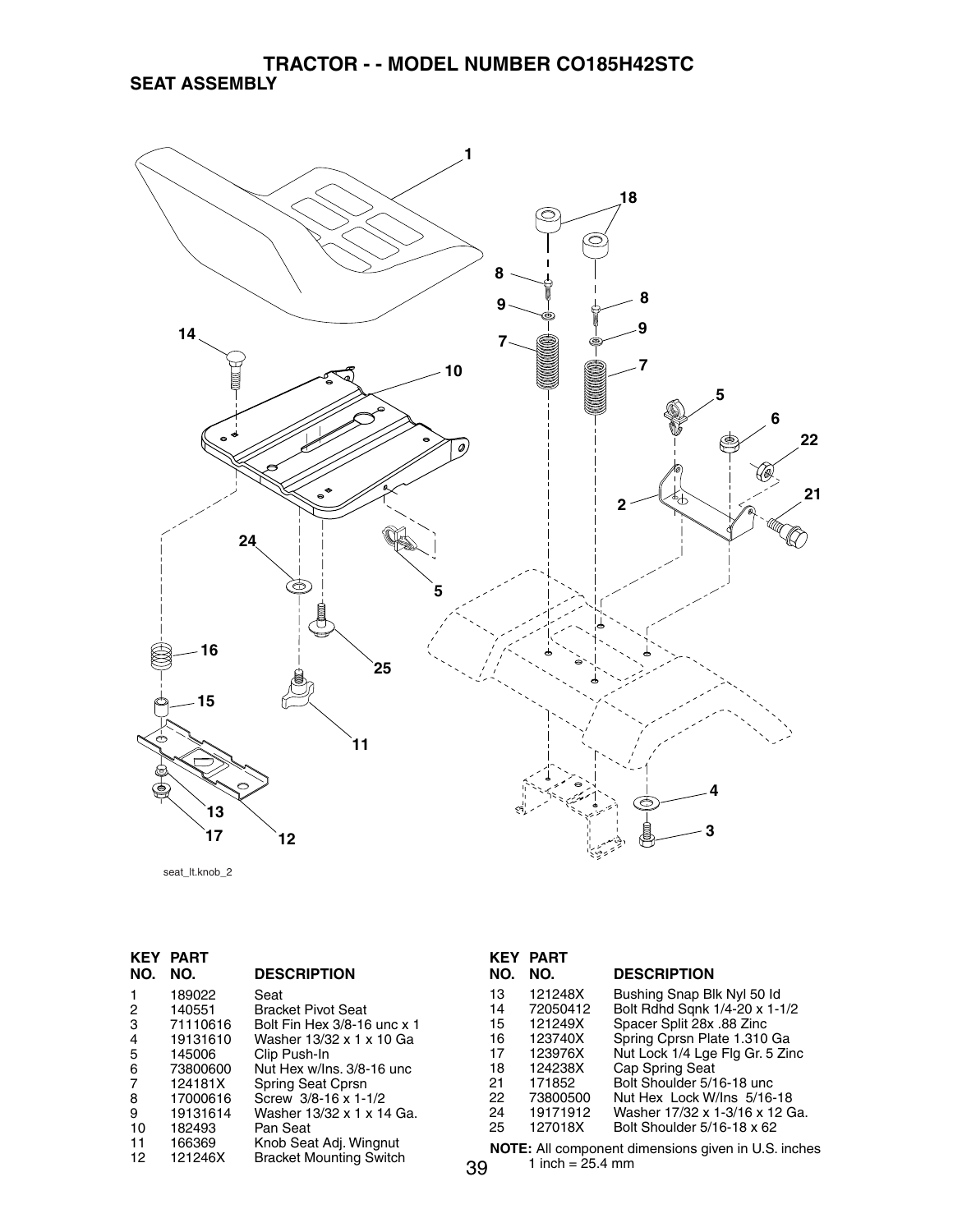

| KEY            | <b>PART</b> |                          |               | <b>KEY PART</b> |                                     |
|----------------|-------------|--------------------------|---------------|-----------------|-------------------------------------|
| NO.            | NO.         | <b>DESCRIPTION</b>       | NO.           | NO.             | <b>DESCRIPTION</b>                  |
|                | 187407      | Reflector, LH            | 16            | 172743          | Decal, Steering Wheel               |
| 3              | 176272      | Decal, Hood RH           | 18            | 156811          | Decal, Fender Opr.                  |
| $\overline{4}$ | 176273      | Decal. Hood LH           | 20            | 145004          | Decal, Battery                      |
| -5             | 172740      | Decal. Fender            | 21            | 189289          | Decal, Hood, Side Panel             |
| 8              | 179128      | Decal, Deck, Caution     | 23            | 189288          | Decal, Engine                       |
| 9              | 189342      | Decal, Replacement Hood  | $ -$          |                 | 184310X428 Pad, Footrest, ST/LT, LH |
| 10             | 157141      | Decal, Fender, Danger    | $\frac{1}{2}$ |                 | 184311X428 Pad, Footrest, ST/LT, RH |
| 11             | 191648      | Decal, Panel, Dash       | $ -$          | 166960          | Decal By-Pass                       |
| 14             | 160396      | Decal, V-Belt, Schematic | $ -$          | 193282          | Manual, Owner's, English            |
| 15             | 187408      | Decal, Reflector, RH     | $ -$          | 193283          | Manual, Owner's, Spanish            |
|                |             |                          |               |                 |                                     |

**WHEELS & TIRES**



| NO.                             | <b>KEY PART</b><br>NO.                                 | <b>DESCRIPTION</b>                                                                                                                                                                                                          |
|---------------------------------|--------------------------------------------------------|-----------------------------------------------------------------------------------------------------------------------------------------------------------------------------------------------------------------------------|
| 1<br>2<br>3<br>4<br>5<br>6<br>7 | 59192<br>65139<br>106222X<br>59904<br>278H<br>9040H    | Cap Valve Tire<br>Stem Valve<br>Tire F Ts $15 \times 6.0 - 6$ Service<br>Tube Front (Service Item Only)<br>106732X421 Rim Asm 6" front Service<br>Fitting Grease (Front Wheel Only)<br>Bearing Flange (Front Wheel<br>Only) |
| 8<br>9<br>10<br>11              | 106108X421<br>122082X<br>7152J<br>104757X421<br>144334 | Rim Asm 8" rear Service<br>Tire R Ts 20 x 10-8 C Service<br>Tube Rear (Service Item Only)<br>Cap Axle 1 50 x 1 00<br>Sealant, Tire (10 oz. Tube)                                                                            |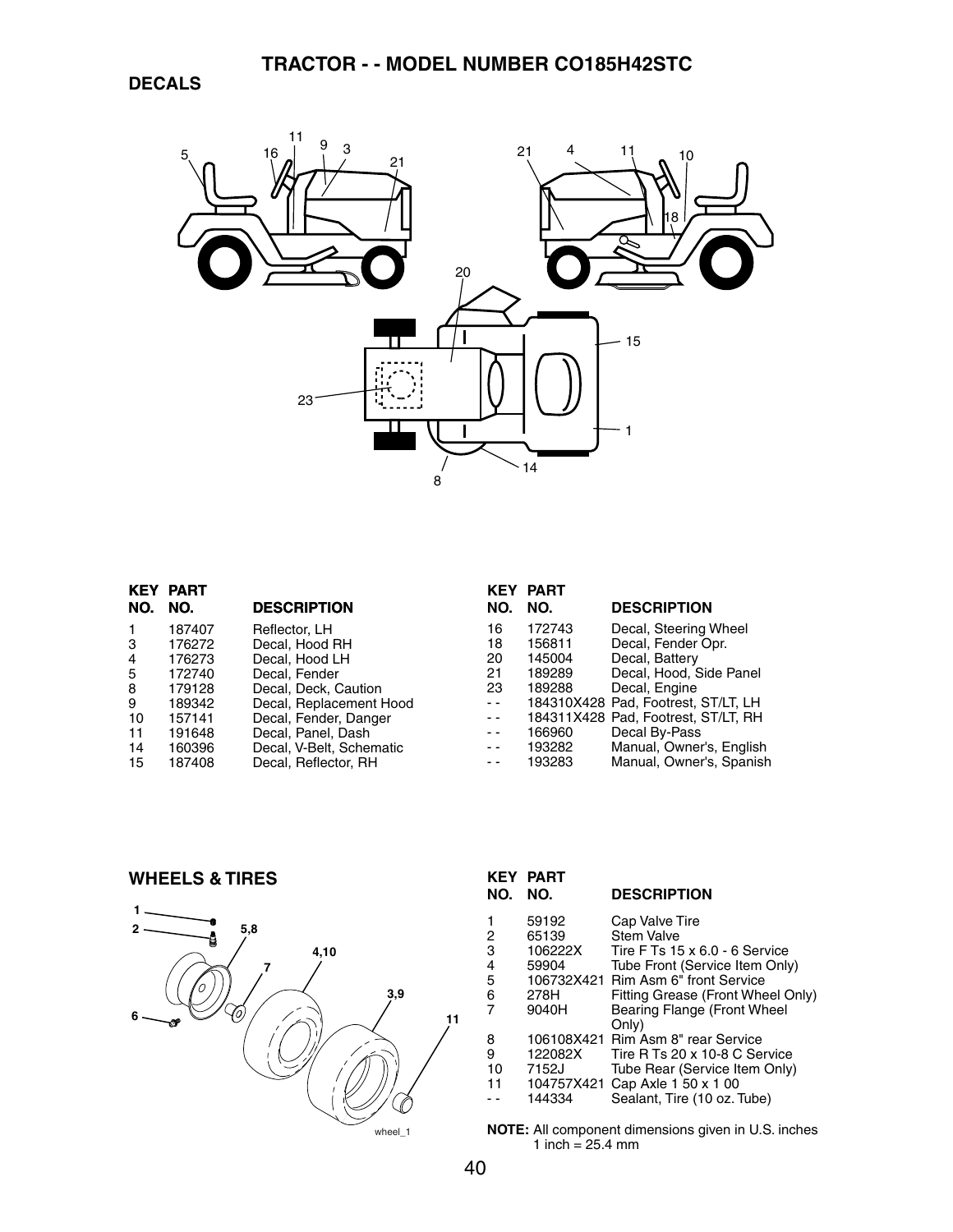

| NO. | <b>KEY PART</b><br>NO. | <b>DESCRIPTION</b>        |
|-----|------------------------|---------------------------|
| 1   | 179504                 | <b>Plunger Assembly</b>   |
| 2   | 159476                 | Shaft Assembly, Lift      |
| 3   | 188822                 | Pin, Groove               |
| 4   | 12000002               | E-Ring                    |
| 5   | 19211621               | Washer 21/32 x 1 x 21 Ga. |
| 6   | 120183X                | Bearing, Nylon            |
| 7   | 175830                 | Grip, Handle, Fluted      |
| 11  | 139865                 | Link, Lift, L.H.          |
| 12  | 139866                 | Link, Lift, R.H.          |
| 13  | 4939M                  | <b>Retainer Spring</b>    |
| 15  | 173288                 | Link Front Sus.           |
| 16  | 73350800               | Nut Hex Jam 1/2-13 unc    |
| 17  | 175689                 | Trunnion Front Susp.      |

| NO.                                                      | <b>KEY PART</b><br>NO.                                                                                    | <b>DESCRIPTION</b>                                                                                                                                                                                                                                                   |
|----------------------------------------------------------|-----------------------------------------------------------------------------------------------------------|----------------------------------------------------------------------------------------------------------------------------------------------------------------------------------------------------------------------------------------------------------------------|
| 18<br>19<br>20<br>31<br>32<br>36<br>37<br>38<br>40<br>41 | 73800800<br>139868<br>163552<br>169865<br>73540600<br>155097<br>123935X<br>17060516<br>19112410<br>155098 | Nut Lock w/Wsh 1/2-13 unc<br>Arm Asm. Suspension Mower<br><b>Retainer Spring</b><br><b>Bearing Pivot Lift</b><br>Nut Crownlock 3/8-24<br>Pointer Height Indicator<br>Plug Hole<br>Screw 5/16-18 x 1<br>Washer 11/32 x 1-1/2 x 10 Ga.<br><b>Indicator Height Stlt</b> |
|                                                          |                                                                                                           |                                                                                                                                                                                                                                                                      |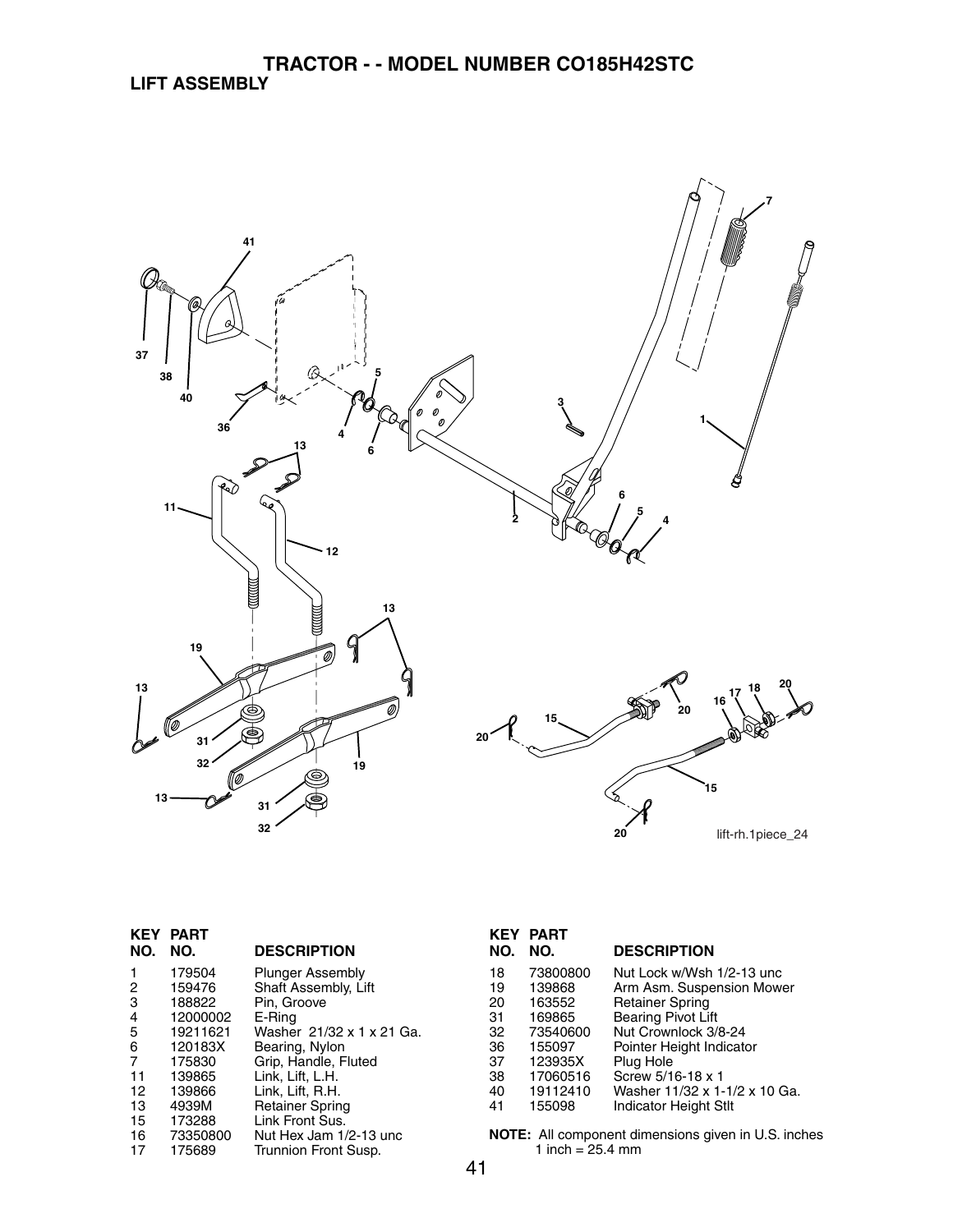**MOWER DECK**